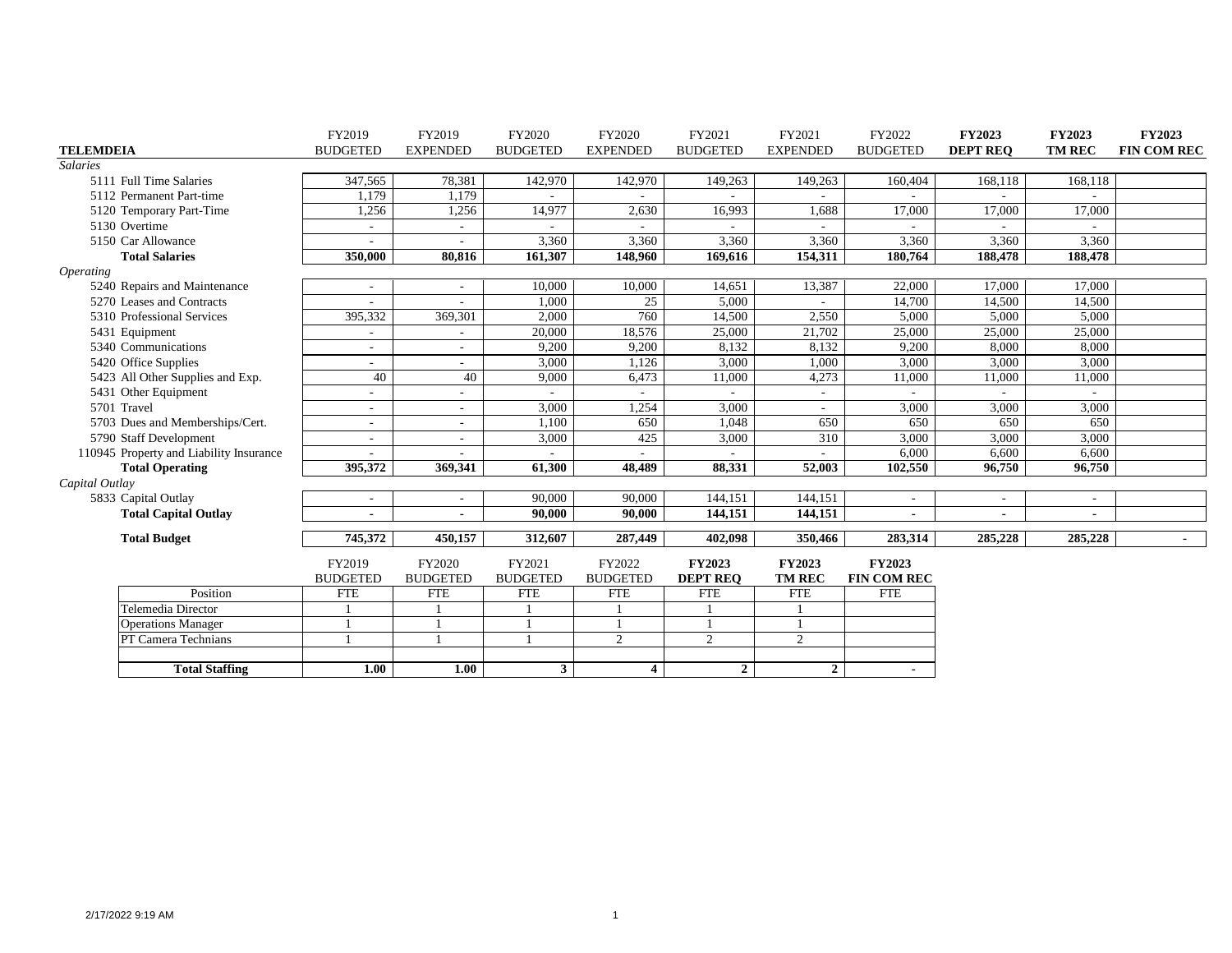# **FISCAL YEAR 2023 CABLE TV DEPARTMENT SALARY INFORMATION TOWN MANAGER RECOMMENDED**

### *Full Time Salaries*

| <b>Name</b>                   | Position                  | <b>Ann. Date</b> | Grade | <b>Step</b> | <b>Base Salary</b> | Longevity % | Longevity \$ | <b>Wage Def.</b> | <b>Total Salary</b> |
|-------------------------------|---------------------------|------------------|-------|-------------|--------------------|-------------|--------------|------------------|---------------------|
| <b>Brian Dorrington</b>       | Telemedia Director        | 11/6/2022        | 10    |             | 98,388             |             |              |                  | 98,388              |
|                               |                           |                  |       |             |                    |             |              |                  |                     |
| <b>Jason Marshall</b>         | <b>Operations Manager</b> | 1/14/2022        |       |             | 69,730             |             |              |                  | 69,730              |
|                               |                           |                  |       |             |                    |             |              |                  |                     |
|                               |                           |                  |       |             |                    |             |              |                  |                     |
| <b>Total Regular Salaries</b> |                           |                  |       |             | 168,118            |             |              |                  | 168,118             |

## *Permanent Part Time Salaries*

| <b>Name</b>                               | Position | <b>Ann. Date</b> | Grade | <b>Step</b> | <b>Base Salary</b> | Longevity % | <b>Longevity</b> \$ | Wage Def. | <b>Total Salary</b> |
|-------------------------------------------|----------|------------------|-------|-------------|--------------------|-------------|---------------------|-----------|---------------------|
|                                           |          |                  |       |             |                    |             |                     |           |                     |
|                                           |          |                  |       |             |                    |             |                     |           |                     |
|                                           |          |                  |       |             |                    |             |                     |           |                     |
|                                           |          |                  |       |             |                    |             |                     |           |                     |
| <b>Total Permanent Part Time Salaries</b> |          |                  |       |             |                    |             |                     |           |                     |

## *Temporary Part Time Salaries*

| Name                                      | Position     | <b>Ann. Date</b> | Grade | <b>Step</b> | <b>Base Salary</b> | Longevity % | <b>Longevity S</b> | Wage Def. | <b>Total Salary</b> |
|-------------------------------------------|--------------|------------------|-------|-------------|--------------------|-------------|--------------------|-----------|---------------------|
| <b>Jack Stadtman</b>                      | Camera Tech. |                  |       |             | 8,500              |             |                    |           | 8,500               |
| <b>Steve Pafume</b>                       | Camera Tech. |                  |       |             | 8,500              |             |                    |           | 8,500               |
|                                           |              |                  |       |             |                    |             |                    |           |                     |
| <b>Total Temporary Part Time Salaries</b> |              |                  |       |             | 7,000              |             |                    |           | 17,000              |

## *Overtime*

| Name                  | Position |  | Amount |  | ' Benefi.<br>Total |
|-----------------------|----------|--|--------|--|--------------------|
|                       |          |  |        |  |                    |
| <b>Total Overtime</b> |          |  |        |  |                    |

| Name                       | <b>Position</b>           |  | <b>Per/Month</b> | # Months                 |  | <b>Total Benefit</b> |
|----------------------------|---------------------------|--|------------------|--------------------------|--|----------------------|
| <b>Brian Dorrington</b>    | Telemedia Director        |  |                  | $\overline{\phantom{0}}$ |  | ,680                 |
| <b>Jason Marshall</b>      | <b>Operations Manager</b> |  |                  | $\overline{ }$           |  | ,680                 |
| <b>Total Car Allowance</b> |                           |  |                  |                          |  | 3,360                |

| <b>Department</b><br>m<br>Total  |  |  |  | $\sim$<br>၊ ဂဂ<br>$\lambda$<br>vv. |
|----------------------------------|--|--|--|------------------------------------|
| 0/4<br>17/2022 9:19 AM<br>$\sim$ |  |  |  |                                    |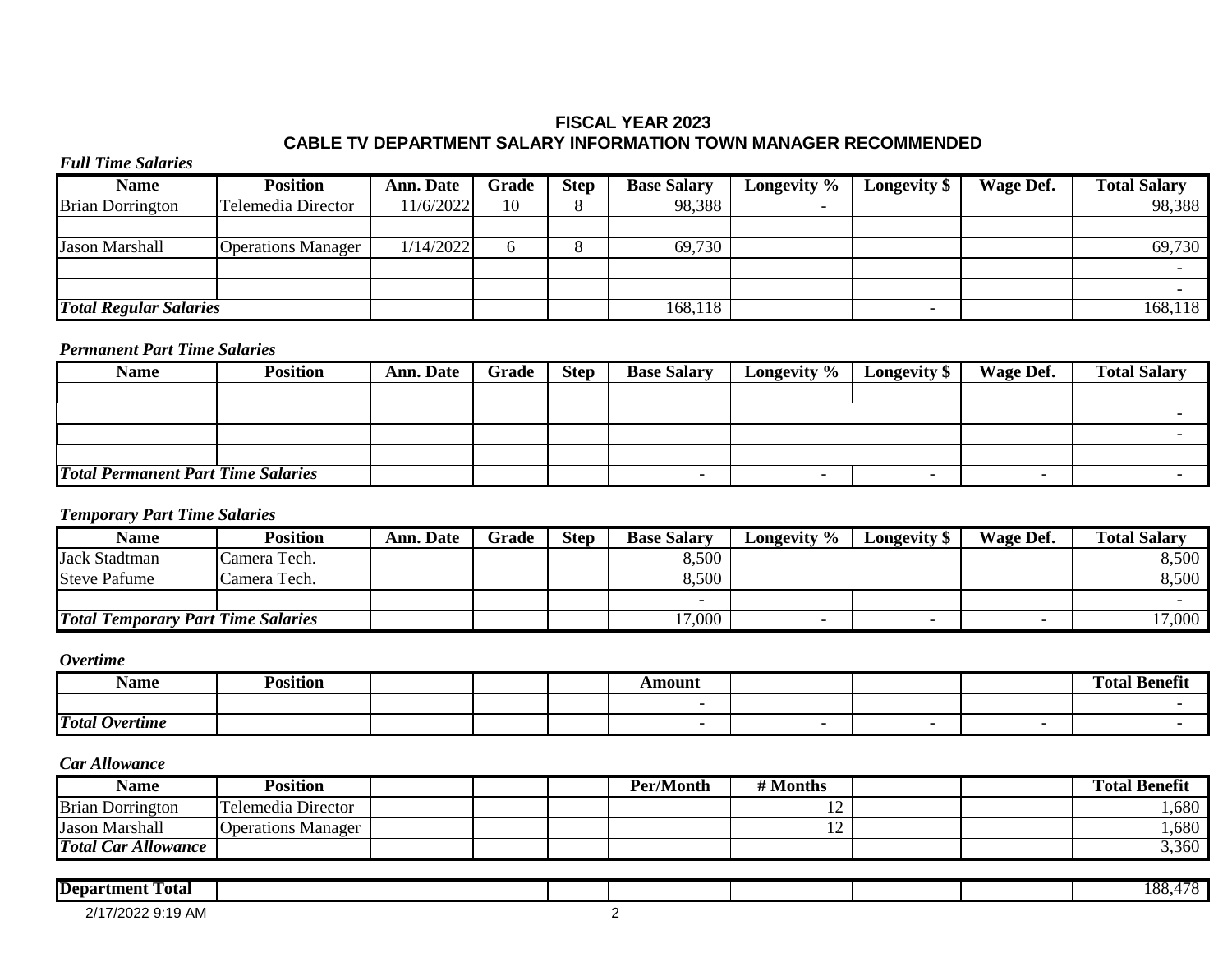# **FISCAL YEAR 2023 CABLE TV DEPARTMENT SALARY INFORMATION DEPARTMENT REQUEST**

### *Full Time Salaries*

| <b>Name</b>                   | Position                  | <b>Ann. Date</b> | Grade | <b>Step</b> | <b>Base Salary</b> | Longevity % | <b>Longevity</b> \$ | Wage Def. | <b>Total Salary</b> |
|-------------------------------|---------------------------|------------------|-------|-------------|--------------------|-------------|---------------------|-----------|---------------------|
| <b>Brian Dorrington</b>       | Telemedia Director        | 1/6/2022         | 10    |             | 98,388             |             |                     |           | 98,388              |
|                               |                           |                  |       |             |                    |             |                     |           |                     |
| <b>Jason Marshall</b>         | <b>Operations Manager</b> | 1/14/2022        |       |             | 69,730             |             |                     |           | 69,730              |
|                               |                           |                  |       |             |                    |             |                     |           |                     |
|                               |                           |                  |       |             |                    |             |                     |           |                     |
| <b>Total Regular Salaries</b> |                           |                  |       |             | 168,118            |             |                     |           | 168,118             |

# *Permanent Part Time Salaries*

| <b>Name</b>                               | <b>Position</b> | <b>Ann. Date</b> | Grade | <b>Step</b> | <b>Base Salary</b> | Longevity %              | Longevity \$             | Wage Def.                | <b>Total Salary</b> |
|-------------------------------------------|-----------------|------------------|-------|-------------|--------------------|--------------------------|--------------------------|--------------------------|---------------------|
|                                           |                 |                  |       |             |                    |                          |                          |                          |                     |
|                                           |                 |                  |       |             |                    |                          |                          |                          |                     |
|                                           |                 |                  |       |             |                    |                          |                          |                          |                     |
|                                           |                 |                  |       |             |                    |                          |                          |                          |                     |
| <b>Total Permanent Part Time Salaries</b> |                 |                  |       |             |                    | $\overline{\phantom{0}}$ | $\overline{\phantom{0}}$ | $\overline{\phantom{0}}$ |                     |

## *Temporary Part Time Salaries*

| <b>Name</b>                               | Position     | <b>Ann. Date</b> | Grade | <b>Step</b> | <b>Base Salary</b> | Longevity %              | <b>Longevity</b> \$ | Wage Def. | <b>Total Salary</b> |
|-------------------------------------------|--------------|------------------|-------|-------------|--------------------|--------------------------|---------------------|-----------|---------------------|
| <b>Jack Stadtman</b>                      | Camera Tech. |                  |       |             | 8,500              |                          |                     |           | 8,500               |
| <b>Steve Pafume</b>                       | Camera Tech. |                  |       |             | 8,500              |                          |                     |           | 8,500               |
|                                           |              |                  |       |             |                    |                          |                     |           |                     |
| <b>Total Temporary Part Time Salaries</b> |              |                  |       |             | 7,000              | $\overline{\phantom{0}}$ |                     |           | 17,000              |

## *Overtime*

| Name                  | 'osītion |  | Amount |  | ' Benefir<br>Total |
|-----------------------|----------|--|--------|--|--------------------|
|                       |          |  |        |  |                    |
| <b>Total Overtime</b> |          |  |        |  |                    |

| <b>Name</b>                | Position                  |  | Per/Month | # Months |  | <b>Total Benefit</b> |
|----------------------------|---------------------------|--|-----------|----------|--|----------------------|
| <b>Brian Dorrington</b>    | Telemedia Director        |  |           | - 12     |  | 0.680                |
| <b>Jason Marshall</b>      | <b>Operations Manager</b> |  |           | ∸        |  | .680                 |
| <b>Total Car Allowance</b> |                           |  |           |          |  | 3,360                |

| IDepartment<br>Fotal |  |  |  | $\circ$<br>70<br>^^ |
|----------------------|--|--|--|---------------------|
|                      |  |  |  |                     |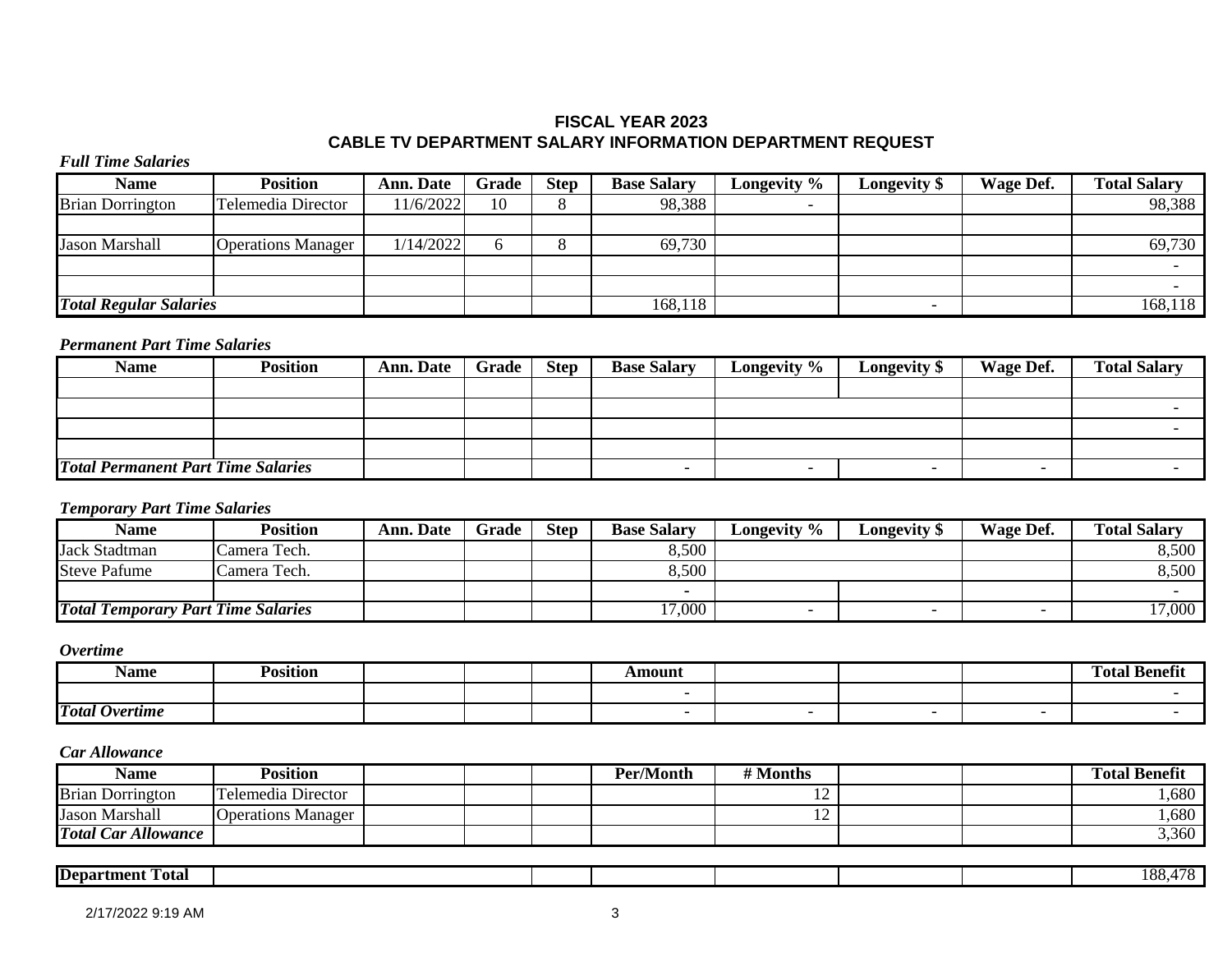## **FISCAL YEAR 2022 CABLE TV DEPARTMENT SALARY INFORMATION**

### *Full Time Salaries*

| <b>Name</b>                   | <b>Position</b>           | Ann. Date | Grade | <b>Step</b> | <b>Base Salary</b> | Longevity % | <b>Longevity</b> \$ | Wage Def. | <b>Total Salary</b> |
|-------------------------------|---------------------------|-----------|-------|-------------|--------------------|-------------|---------------------|-----------|---------------------|
| <b>Brian Dorrington</b>       | Telemedia Director        | 11/6/2020 | 10    |             | 93,867             |             |                     |           | 93,867              |
|                               |                           |           |       |             |                    |             |                     |           |                     |
| <b>Jason Marshall</b>         | <b>Operations Manager</b> | 1/14/2022 |       |             | 66,537             |             |                     |           | 66,537              |
|                               |                           |           |       |             |                    |             |                     |           |                     |
|                               |                           |           |       |             |                    |             |                     |           |                     |
| <b>Total Regular Salaries</b> |                           |           |       |             | 160,404            |             |                     |           | 160,404             |

# *Permanent Part Time Salaries*

| <b>Name</b>                               | Position | <b>Ann. Date</b> | Grade | <b>Step</b> | <b>Base Salary</b> | Longevity $\%$ | <b>Longevity</b> \$ | Wage Def. | <b>Total Salary</b> |
|-------------------------------------------|----------|------------------|-------|-------------|--------------------|----------------|---------------------|-----------|---------------------|
|                                           |          |                  |       |             |                    |                |                     |           |                     |
|                                           |          |                  |       |             |                    |                |                     |           |                     |
|                                           |          |                  |       |             |                    |                |                     |           |                     |
|                                           |          |                  |       |             |                    |                |                     |           |                     |
| <b>Total Permanent Part Time Salaries</b> |          |                  |       |             |                    |                |                     |           |                     |

# *Temporary Part Time Salaries*

| <b>Name</b>                               | Position     | <b>Ann. Date</b> | Grade | <b>Step</b> | <b>Base Salary</b> | Longevity % | <b>Longevity S</b> | Wage Def. | <b>Total Salary</b> |
|-------------------------------------------|--------------|------------------|-------|-------------|--------------------|-------------|--------------------|-----------|---------------------|
|                                           | Camera Tech. |                  |       |             | 17,000             |             |                    |           | 17,000              |
|                                           |              |                  |       |             |                    |             |                    |           |                     |
|                                           |              |                  |       |             |                    |             |                    |           |                     |
| <b>Total Temporary Part Time Salaries</b> |              |                  |       |             | 17,000             |             |                    |           | 17,000              |

### *Overtime*

| Name                                   | Position |  | mount |  | $\sim$<br>Fotal<br>- Benetu |
|----------------------------------------|----------|--|-------|--|-----------------------------|
|                                        |          |  |       |  |                             |
| <b>Total</b><br><i><b>Overtime</b></i> |          |  |       |  |                             |

| <b>Name</b>                | <b>Position</b>           |  | Per/Month | # Months                 |  | <b>Total Benefit</b> |
|----------------------------|---------------------------|--|-----------|--------------------------|--|----------------------|
| <b>Brian Dorrington</b>    | Telemedia Director        |  |           | $\overline{\phantom{0}}$ |  | 0.680                |
| <b>Jason Marshall</b>      | <b>Operations Manager</b> |  |           | $\overline{ }$           |  | 1,680                |
| <b>Total Car Allowance</b> |                           |  |           |                          |  | 3,360                |

| <b>Department</b><br>-<br>Total |  |  |  | $80^{\circ}$<br>$\cdot$ |
|---------------------------------|--|--|--|-------------------------|
|                                 |  |  |  |                         |

| <b>Department Total</b>                   |  |  |  | 180.76<br>764 |
|-------------------------------------------|--|--|--|---------------|
| 7/2022 9:19 AM<br>$\bigcap A$<br><u>_</u> |  |  |  |               |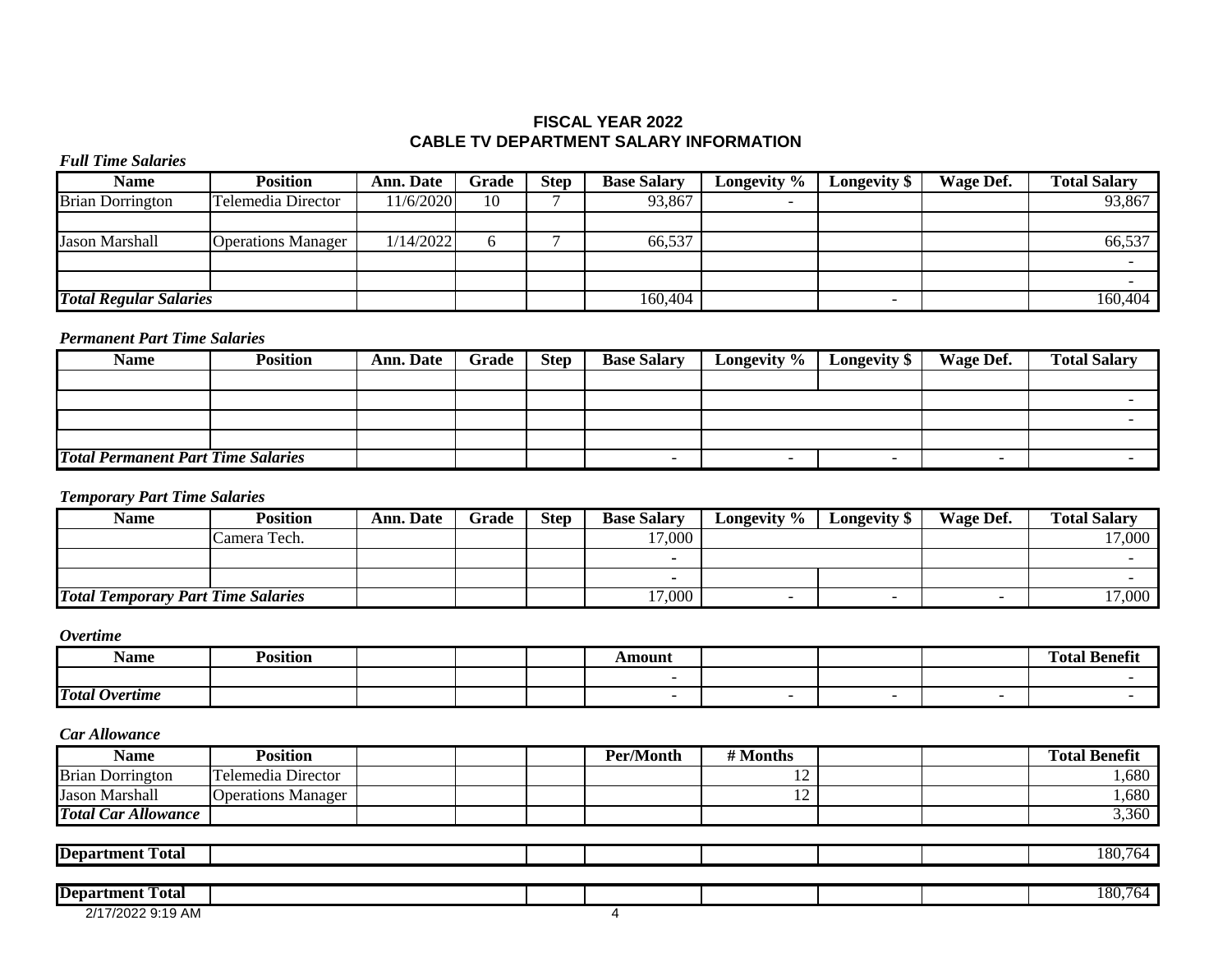## **FISCAL YEAR 2021 CABLE TV DEPARTMENT SALARY INFORMATION**

### *Full Time Salaries*

| <b>Name</b>                   | <b>Position</b>           | Ann. Date | Grade        | <b>Step</b> | <b>Base Salary</b> | Longevity $\%$ | <b>Longevity</b> \$ | Wage Def. | <b>Total Salary</b> |
|-------------------------------|---------------------------|-----------|--------------|-------------|--------------------|----------------|---------------------|-----------|---------------------|
| <b>Brian Dorrington</b>       | Telemedia Director        | 11/6/2019 | 10           |             | 30,374             |                |                     |           | 30,374              |
| <b>Brian Dorrington</b>       | Telemedia Director        | 11/6/2020 | 10           |             | 56,246             |                |                     |           | 56,246              |
|                               |                           |           |              |             |                    |                |                     |           |                     |
| <b>Jason Marshall</b>         | <b>Operations Manager</b> | 1/14/2020 | 6            |             | 33,452             |                |                     |           | 33,452              |
| <b>Jason Marshall</b>         | <b>Operations Manager</b> | 1/14/2021 | <sub>(</sub> |             | 29,191             |                |                     |           | 29,191              |
|                               |                           |           |              |             |                    |                |                     |           |                     |
|                               |                           |           |              |             |                    |                |                     |           |                     |
| <b>Total Regular Salaries</b> |                           |           |              |             | 149,263            |                |                     |           | 149,263             |

## *Permanent Part Time Salaries*

| <b>Name</b>                               | <b>Position</b> | <b>Ann. Date</b> | Grade | <b>Step</b> | <b>Base Salary</b> | Longevity % | <b>Longevity</b> \$ | Wage Def. | <b>Total Salary</b> |
|-------------------------------------------|-----------------|------------------|-------|-------------|--------------------|-------------|---------------------|-----------|---------------------|
|                                           |                 |                  |       |             |                    |             |                     |           |                     |
|                                           |                 |                  |       |             |                    |             |                     |           |                     |
|                                           |                 |                  |       |             |                    |             |                     |           |                     |
|                                           |                 |                  |       |             |                    |             |                     |           |                     |
| <b>Total Permanent Part Time Salaries</b> |                 |                  |       |             |                    |             |                     |           |                     |

## *Temporary Part Time Salaries*

| <b>Name</b>                               | Position     | <b>Ann. Date</b> | Grade | Step | <b>Base Salary</b> | Longevity % | Longevity \$ | Wage Def. | <b>Total Salary</b> |
|-------------------------------------------|--------------|------------------|-------|------|--------------------|-------------|--------------|-----------|---------------------|
| Unfilled                                  | Camera Tech. |                  |       |      | 16,993             |             |              |           | 16,993              |
|                                           |              |                  |       |      | . .                |             |              |           |                     |
|                                           |              |                  |       |      |                    |             |              |           |                     |
| <b>Total Temporary Part Time Salaries</b> |              |                  |       |      | 16,993             |             |              |           | 16,993              |

*Overtime*

| Name                                   | $\cdots$<br>Position |  | Amount |  | $\sim$<br>m<br>Total<br>' benen. |
|----------------------------------------|----------------------|--|--------|--|----------------------------------|
|                                        |                      |  |        |  |                                  |
| <b>Total</b><br><i><b>Overtime</b></i> |                      |  |        |  |                                  |

| <b>Name</b>                | Position                    |  | Per/Month | # Months |  | <b>Total Benefit</b> |
|----------------------------|-----------------------------|--|-----------|----------|--|----------------------|
| <b>Brian Dorrington</b>    | Telemedia Director          |  |           |          |  | ,680                 |
| Jason Marshall             | <b>O</b> Operations Manager |  |           |          |  | ,680                 |
| <b>Total Car Allowance</b> |                             |  |           |          |  | 3,360                |

| .<br>. .<br><i><u><b>Department</b></u></i><br>Total |  |  |  | 169,616 |
|------------------------------------------------------|--|--|--|---------|
| 17/2022 9:19 AM<br>0/47                              |  |  |  |         |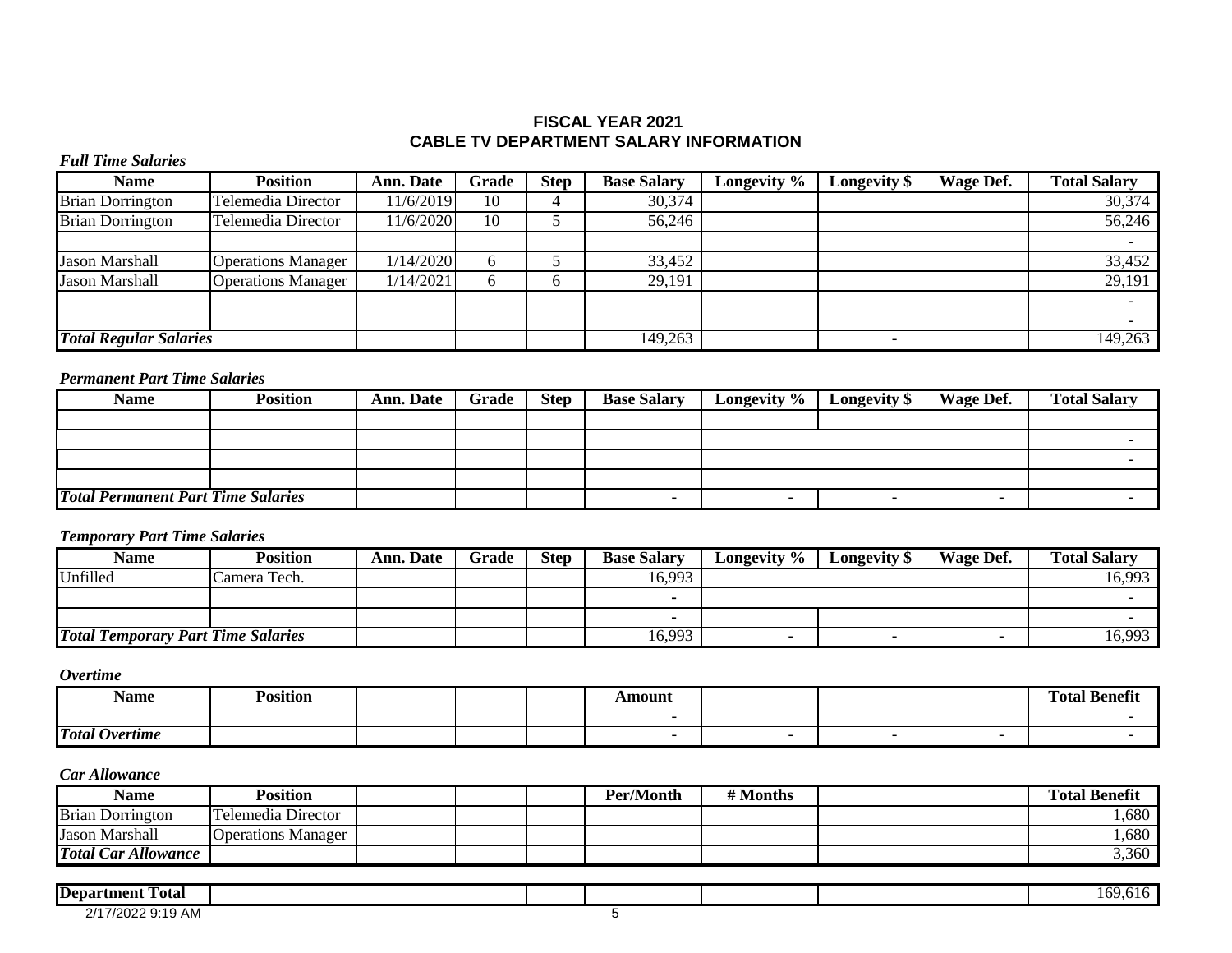## **TELEMEDIA OPERATING**

*5240 Repairs and Maintenance*

| FY2019                   | FY2019                   | FY2020          | FY2020   | FY2021                                   | FY202           | FY2022          | <b>FY2023</b>   | <b>TY2023</b> |
|--------------------------|--------------------------|-----------------|----------|------------------------------------------|-----------------|-----------------|-----------------|---------------|
| DGETED                   | EXPENDED                 | <b>BUDGETED</b> | EVDENDED | <b>BUDGETED</b>                          | <b>EXPENDED</b> | <b>BUDGETED</b> | <b>DEPT REQ</b> | <b>TM REC</b> |
| $\overline{\phantom{0}}$ | $\overline{\phantom{0}}$ | 10,000          | 0.000    | $\sim$ $-1$<br>I 4<br>14,65 <sub>1</sub> | 3,387           | 22,000          | 17,000          | 17,000        |

Maintenance is essential in order to increase the lifespan of A/V and IT equipment.

This includes things like upgrading and updating hardware and software before a system crash.

Repairs could be needed at anytime and we must be prepared so we continue

to serve the community. Decrease due to realized fuel consumption.

| Fuel                                | 5,000<br>5,000    |
|-------------------------------------|-------------------|
| <b>Emergency Repair Contingency</b> | 8,000<br>8,000    |
| Preventive Maintenance              | 3,000<br>3,000    |
| <b>Vehicle Maintenance</b>          | ,000<br>$1.000\,$ |

*Total 5240 Repairs and Maintenance:* 17,000 17,000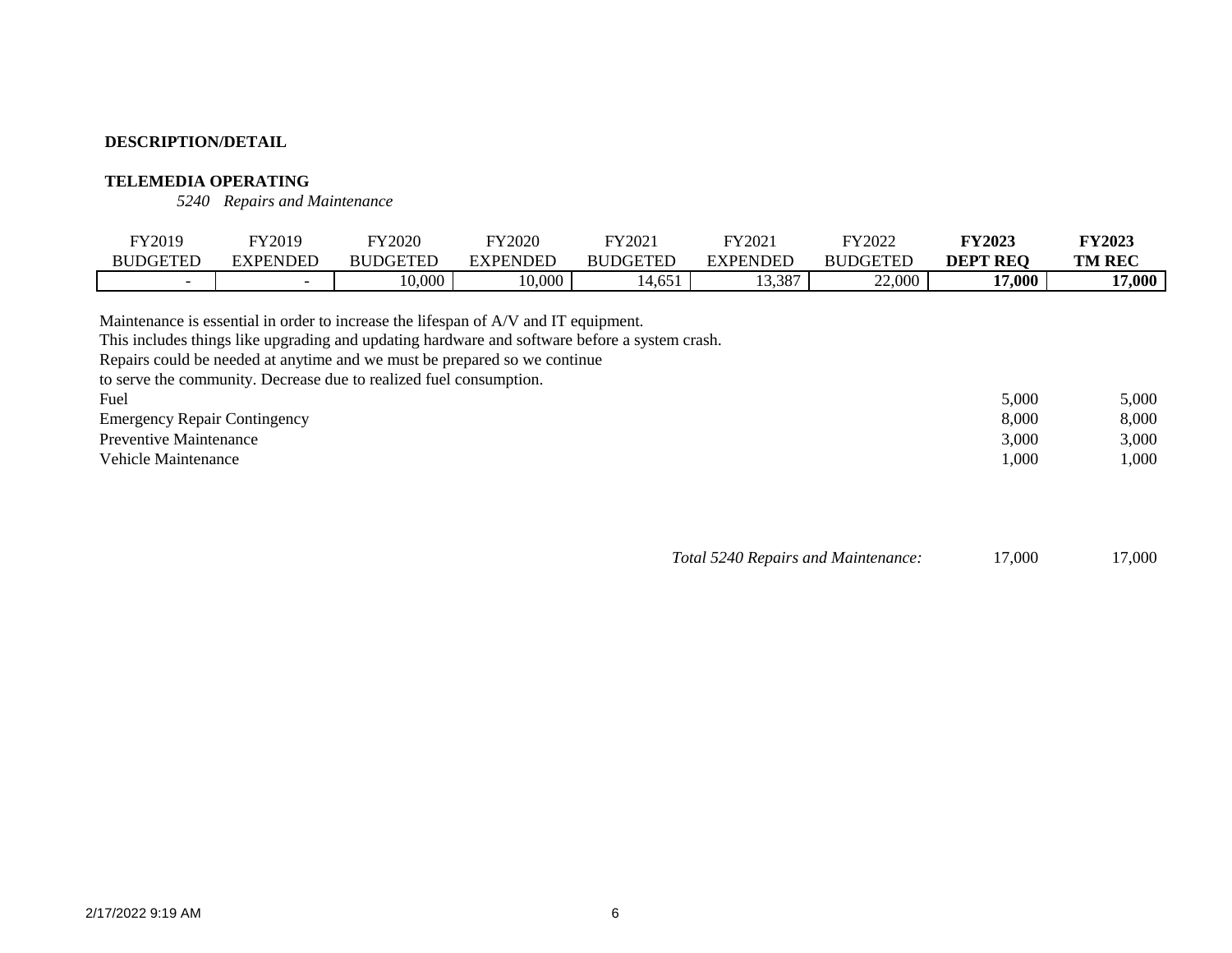#### **TELEMEDIA OPERATING**

*5270 Leases and Contracts*

| FY2019          | FY2019                  | FY2020                                                                                            | FY2020          | FY2021          | FY2021          | FY2022                           | <b>FY2023</b>   | <b>FY2023</b> |
|-----------------|-------------------------|---------------------------------------------------------------------------------------------------|-----------------|-----------------|-----------------|----------------------------------|-----------------|---------------|
| <b>BUDGETED</b> | <b>EXPENDED</b>         | <b>BUDGETED</b>                                                                                   | <b>EXPENDED</b> | <b>BUDGETED</b> | <b>EXPENDED</b> | <b>BUDGETED</b>                  | <b>DEPT REO</b> | <b>TM REC</b> |
|                 |                         | 1.000                                                                                             | 25              | 5,000           |                 | 14,700                           | 14,500          | 14,500        |
|                 |                         | Contracts are needed in order to obtain broadcast rights certain events, manage hardware/software |                 |                 |                 |                                  |                 |               |
|                 | and cover tech support. |                                                                                                   |                 |                 |                 |                                  |                 |               |
|                 |                         | Change due to virtual license cancellations and new warranty costs for TMHS system.               |                 |                 |                 |                                  |                 |               |
|                 |                         |                                                                                                   |                 |                 |                 |                                  |                 |               |
|                 | Virtual License         |                                                                                                   |                 |                 |                 |                                  | 500             | 500           |
|                 | <b>Broadcast</b>        |                                                                                                   |                 |                 |                 |                                  | 1.500           | 1.500         |
|                 | Tech/Management         |                                                                                                   |                 |                 |                 |                                  | 12,500          | 12,500        |
|                 |                         |                                                                                                   |                 |                 |                 |                                  |                 |               |
|                 |                         |                                                                                                   |                 |                 |                 |                                  |                 |               |
|                 |                         |                                                                                                   |                 |                 |                 | Total 5270 Leases and Contracts: | 14.500          | 14.500        |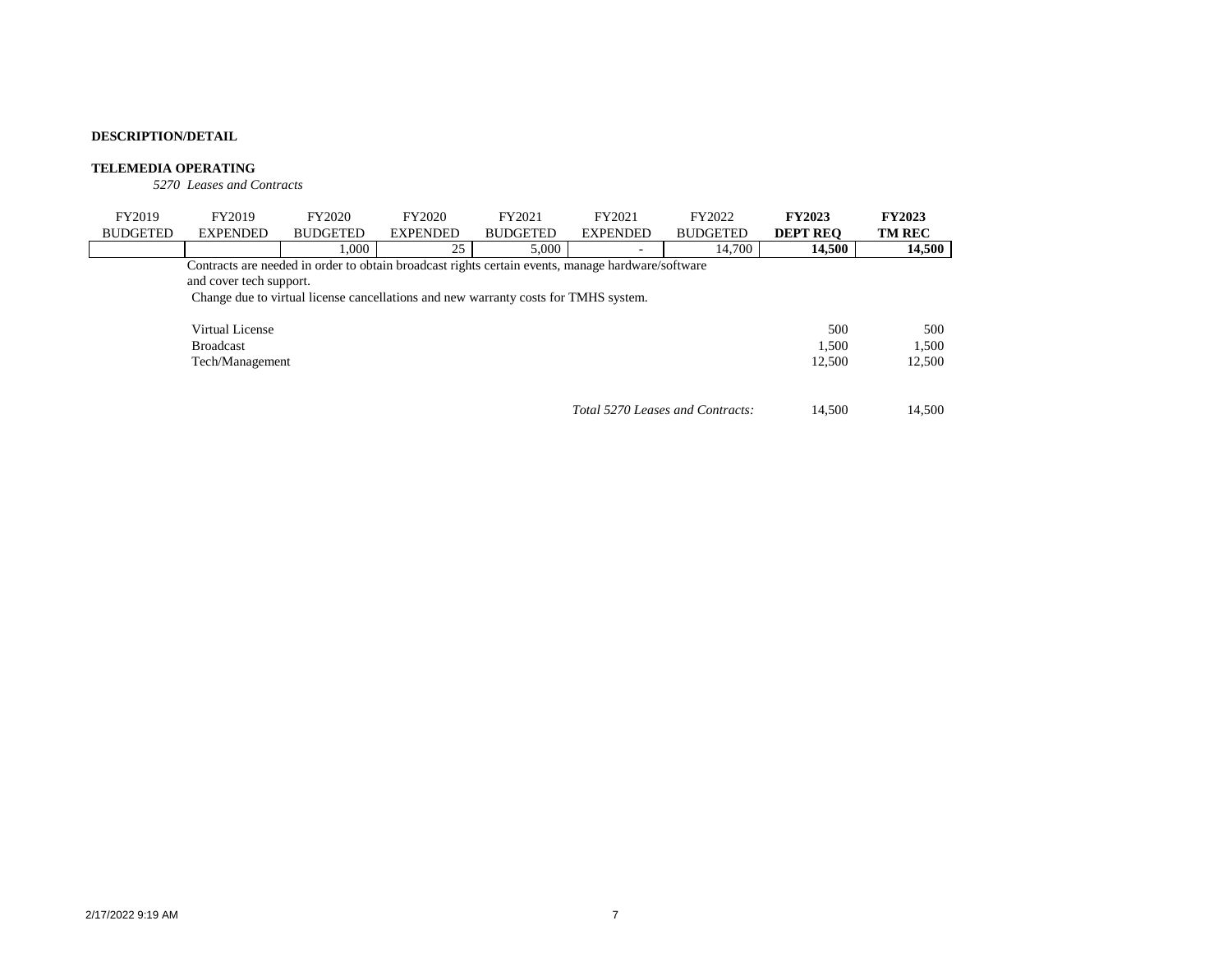## **TELEMEDIA OPERATING**

*5310 Professional Services*

| FY2019          | FY2019   | TY2020   | FY2020          | FY2021          | FY202           | FY2022          | FY2023        | <b>TY2023</b> |
|-----------------|----------|----------|-----------------|-----------------|-----------------|-----------------|---------------|---------------|
| <b>BUDGETED</b> | EXPENDED | BUDGETEL | <b>EXPENDED</b> | <b>BUDGETEL</b> | <b>EXPENDED</b> | <b>BUDGETED</b> | ' REO<br>DEPT | <b>TM REC</b> |
| 395,332         | 369,301  | 2,000    | 760             | 14,500          | 2,550           | 5,000           | 5,000         | 5,000         |

Consultants and specialists are sometimes needed for highly specialized jobs such as advanced networking, video

engineering, systems design, lighting design and many other specialized areas.

\*Increase due to insurance being moved to Professional Services.

| <b>Consultants/Specialists</b> | 5,000 | 5,000 |
|--------------------------------|-------|-------|
|                                |       |       |

*Total 5310 Professional Services:* 5,000 5,000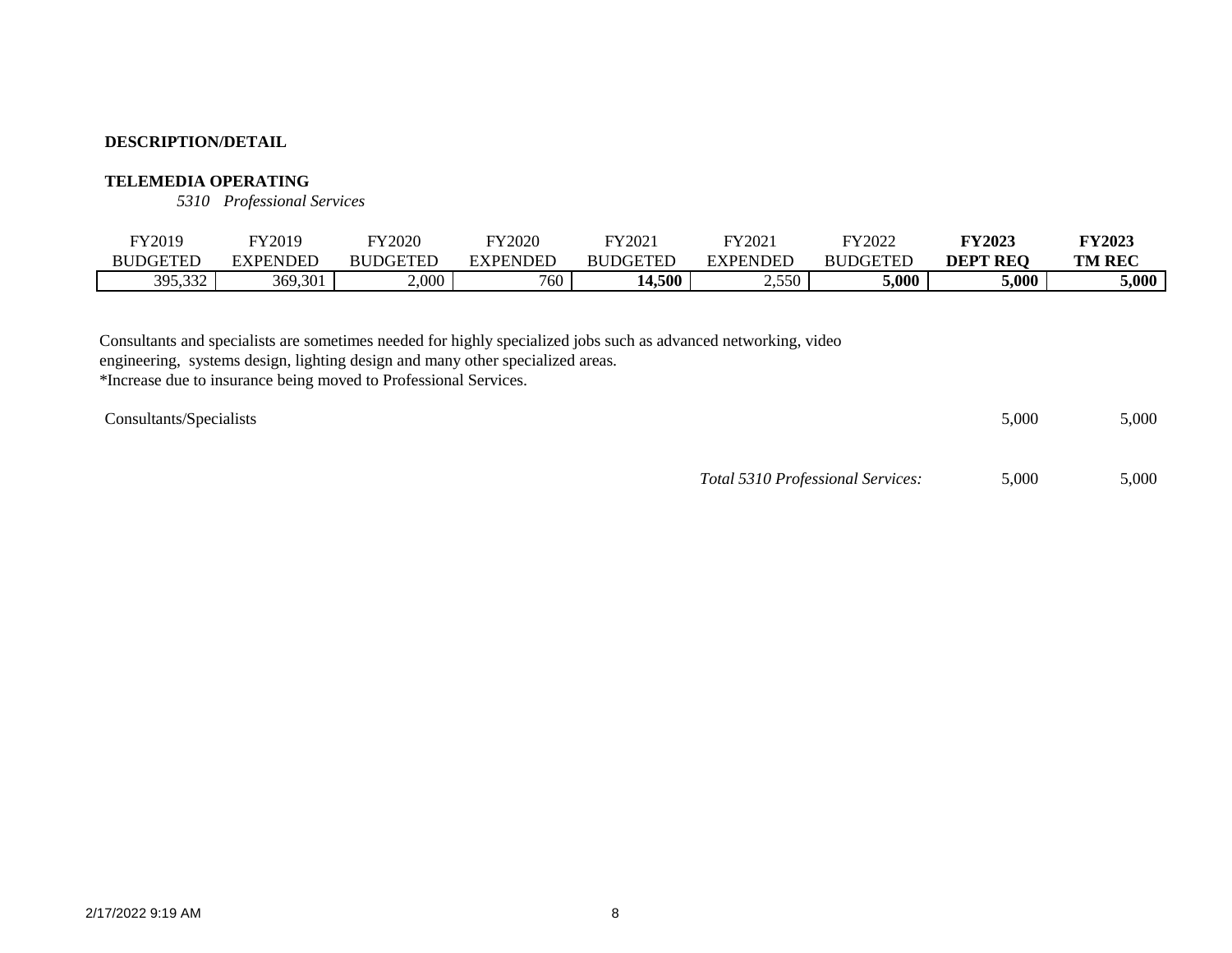#### **TELEMEDIA OPERATING**

*5340 Communications*

| FY2019                                                                                                     | FY2019          | FY2020          | FY2020          | FY2021          | FY2021          | FY2022          | <b>FY2023</b>   | <b>FY2023</b> |
|------------------------------------------------------------------------------------------------------------|-----------------|-----------------|-----------------|-----------------|-----------------|-----------------|-----------------|---------------|
| <b>BUDGETED</b>                                                                                            | <b>EXPENDED</b> | <b>BUDGETED</b> | <b>EXPENDED</b> | <b>BUDGETED</b> | <b>EXPENDED</b> | <b>BUDGETED</b> | <b>DEPT REO</b> | <b>TM REC</b> |
|                                                                                                            |                 | 9.200           | 9.200           | 8.132           | 8.132           | 9.200           | 8.000           | 8,000         |
| 2 Cellphones, mobile hotspots and backup communications.<br>Decrease due to other means of LIVE streaming. |                 |                 |                 |                 |                 |                 | 8.000           | 8,000         |

*Total 5340 Communications:* 8,000 8,000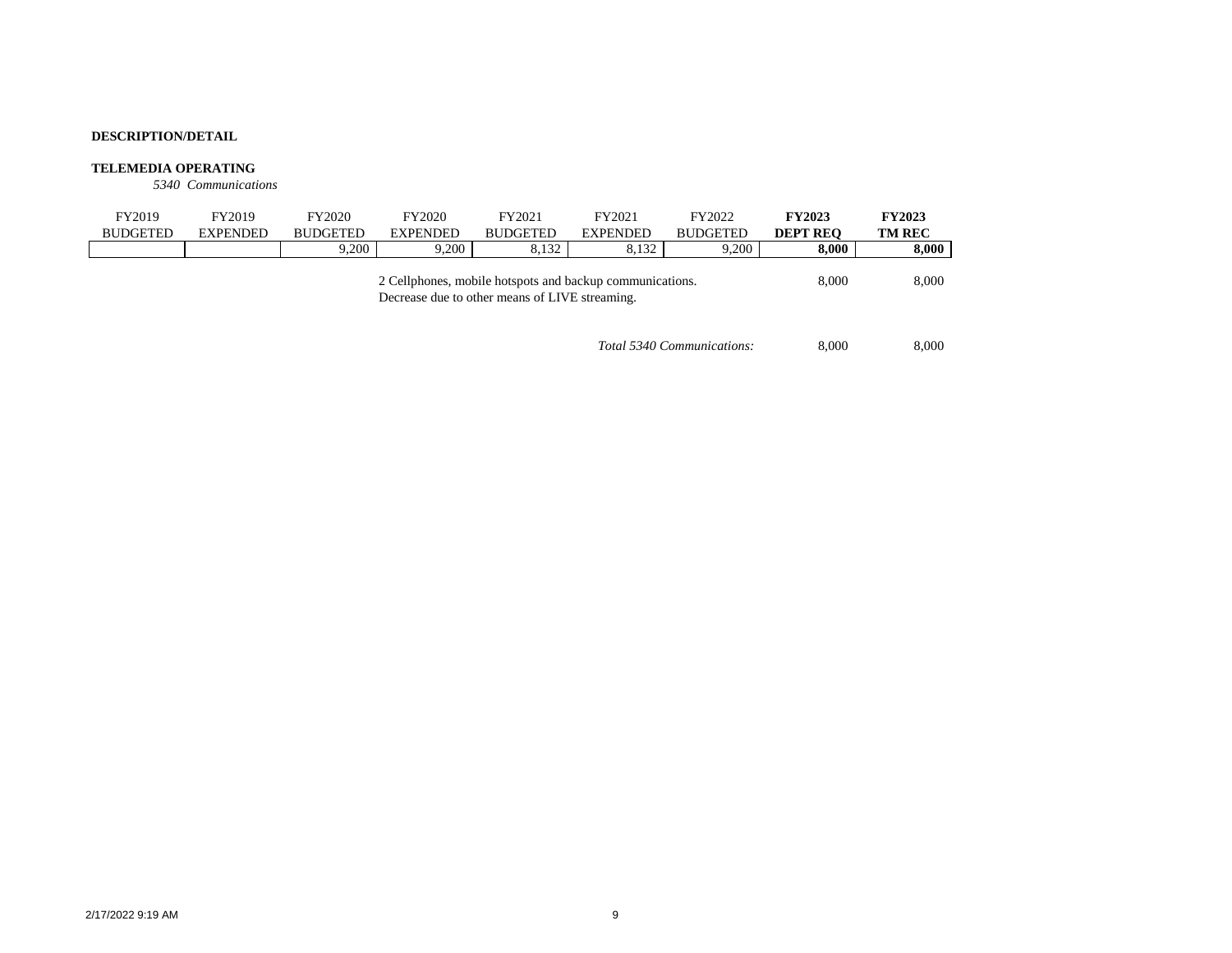### **TELEMEDIA OPERATING**

*5420 Office Supplies*

| FY2019          | FY2019          | FY2020          | FY2020          | FY2021                                                                | FY2021          | FY2022          | <b>FY2023</b>   | <b>FY2023</b> |
|-----------------|-----------------|-----------------|-----------------|-----------------------------------------------------------------------|-----------------|-----------------|-----------------|---------------|
| <b>BUDGETED</b> | <b>EXPENDED</b> | <b>BUDGETED</b> | <b>EXPENDED</b> | <b>BUDGETED</b>                                                       | <b>EXPENDED</b> | <b>BUDGETED</b> | <b>DEPT REO</b> | <b>TM REC</b> |
|                 |                 | 3.000           | .126            | 3.000                                                                 | .000            | 3.000           | 3.000           | 3,000         |
|                 |                 |                 |                 | Misc. supplies including things like pens, paper, folders, PPE (etc.) |                 |                 | 3.000           | 3,000         |

*Total 5420 Office Supplies:* 3,000 3,000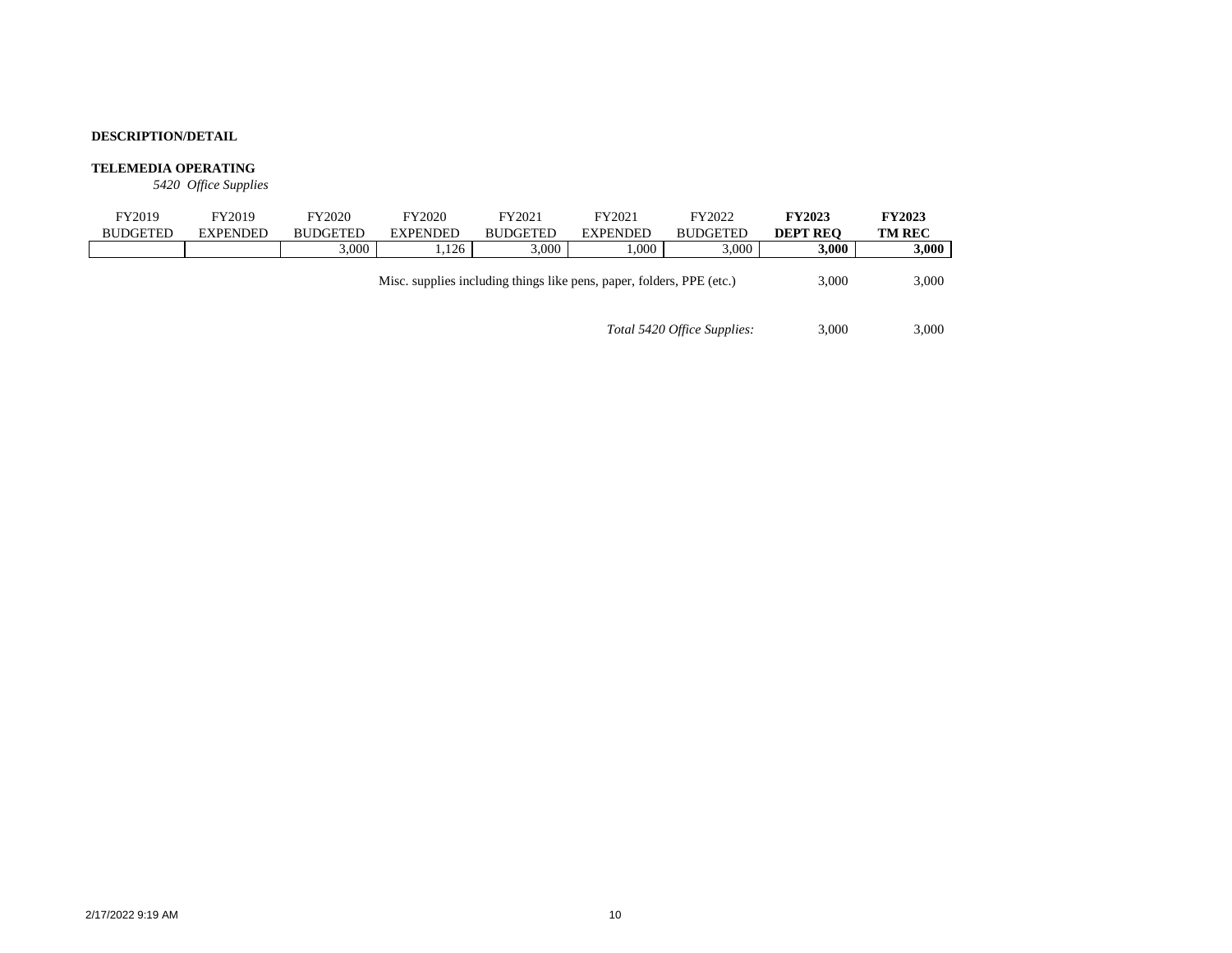### **TELEMEDIA OPERATING**

*5423 All Other Supplies and Expenses*

| FY2019          | FY2019                                                                                                                                                                                            | FY2020          | FY2020          | FY2021                                      | FY2021          | FY2022          | <b>FY2023</b>   | <b>FY2023</b>  |
|-----------------|---------------------------------------------------------------------------------------------------------------------------------------------------------------------------------------------------|-----------------|-----------------|---------------------------------------------|-----------------|-----------------|-----------------|----------------|
| <b>BUDGETED</b> | <b>EXPENDED</b>                                                                                                                                                                                   | <b>BUDGETED</b> | <b>EXPENDED</b> | <b>BUDGETED</b>                             | <b>EXPENDED</b> | <b>BUDGETED</b> | <b>DEPT REO</b> | <b>TM REC</b>  |
| 40              | 40                                                                                                                                                                                                | 9,000           | 6,473           | 11,000                                      | 4,273           | 11,000          | 11,000          | 11,000         |
|                 | Misc items that are non-production items but support operations (ex. cables, connectors, SD Cards etc.)<br>Community outreach items include all promotional materials.<br>Misc. Items<br>Outreach |                 |                 |                                             |                 |                 | 7.000<br>4,000  | 7.000<br>4,000 |
|                 |                                                                                                                                                                                                   |                 |                 | Total 5423 All Other Supplies and Expenses: |                 |                 | 11.000          | 11,000         |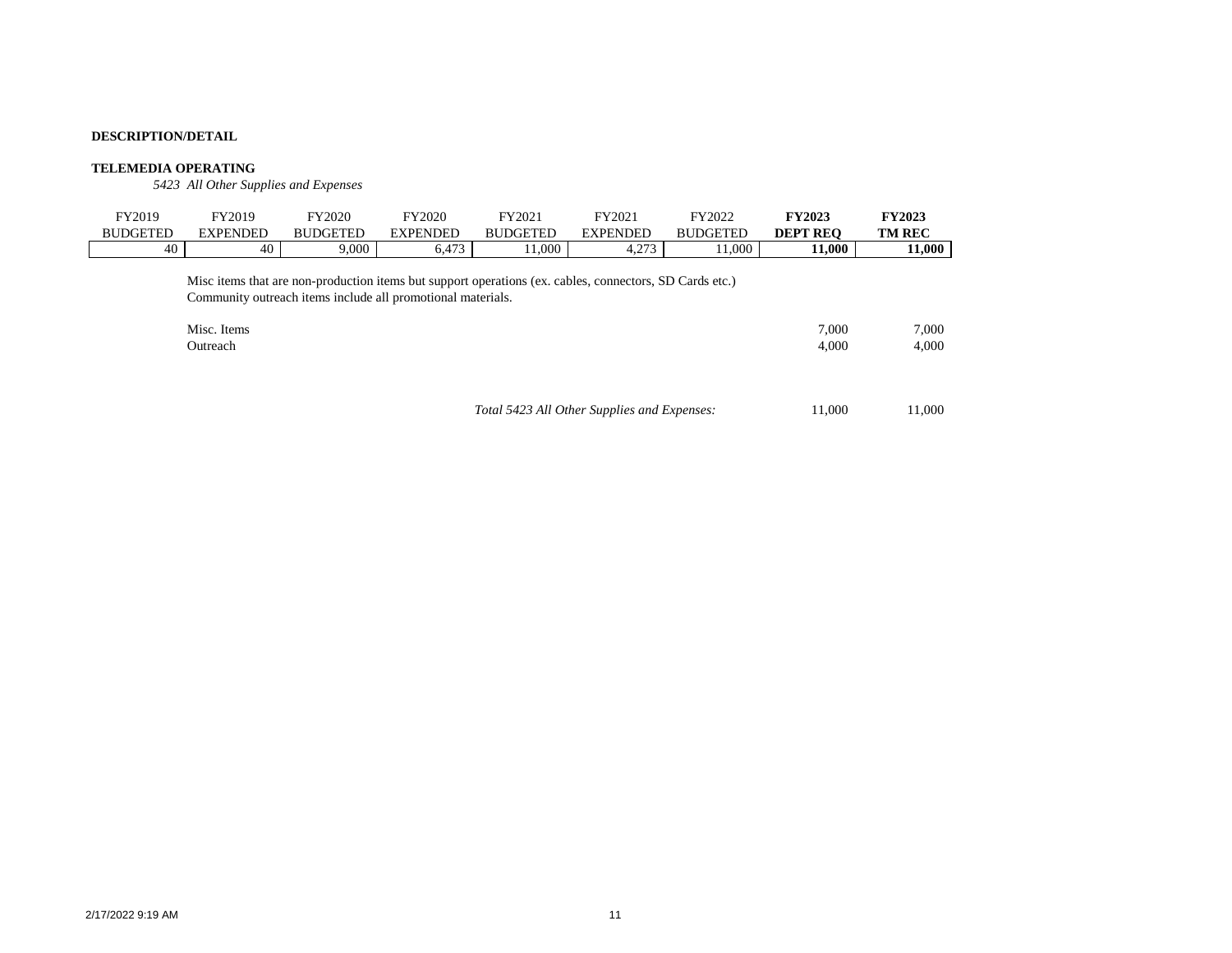### **TELEMEDIA OPERATING**

*5431 Other Equipment*

| FY2019          | FY2019          | FY2020          | FY2020          | FY2021          | FY2021          | FY2022   | FY2023          | <b>FY2023</b> |
|-----------------|-----------------|-----------------|-----------------|-----------------|-----------------|----------|-----------------|---------------|
| <b>BUDGETEL</b> | <b>EXPENDED</b> | <b>BUDGETED</b> | <b>EXPENDED</b> | <b>BUDGETED</b> | <b>EXPENDED</b> | BUDGETED | <b>DEPT REO</b> | <b>TM REC</b> |
|                 |                 | 20,000          | 0576<br>، ن.ه.  | 25,000          | 702             | 25,000   | 25,000          | 25,000        |

Equipment necessary for the production, recording and/or broadcasting of all media created by, or under the supervision of, the Telemedia Department. Examples include HD cameras, tripods, computers, lights, microphones and various other items necessary for media creation and broadcasting

| Production Equipment |                             | 25,000 | 25,000 |
|----------------------|-----------------------------|--------|--------|
|                      | Total 5431 Other Equipment: | 25,000 | 25,000 |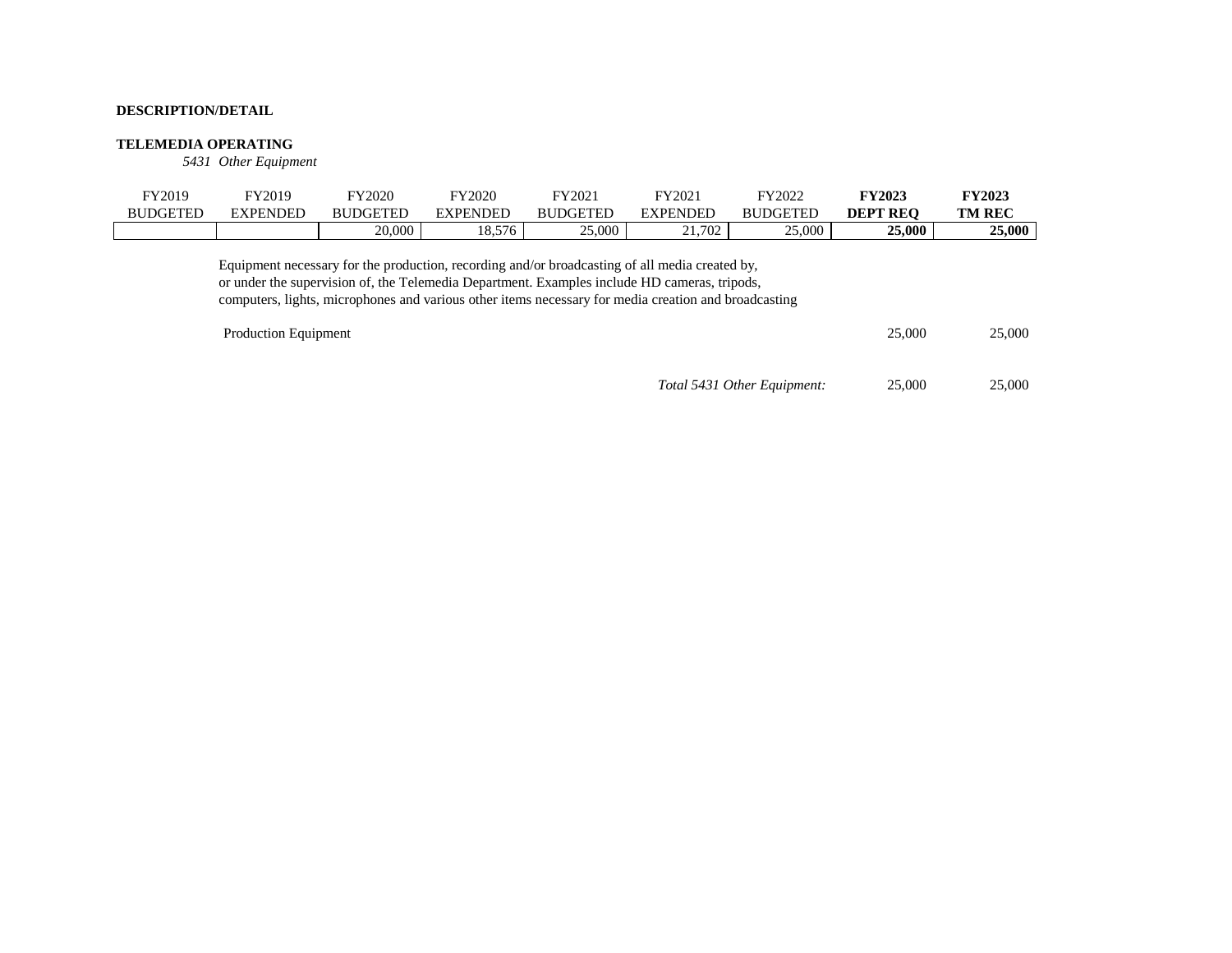# **TELEMEDIA OPERATING**

*5701 Travel*

| <b>FY2019</b>            | <b>FY2019</b>                    | <b>FY2020</b>                                                        | <b>FY2020</b>   | FY2021          | FY2021                   | FY2022          | <b>FY2023</b>   | <b>FY2023</b> |
|--------------------------|----------------------------------|----------------------------------------------------------------------|-----------------|-----------------|--------------------------|-----------------|-----------------|---------------|
| <b>BUDGETED</b>          | <b>EXPENDED</b>                  | <b>BUDGETED</b>                                                      | <b>EXPENDED</b> | <b>BUDGETED</b> | <b>EXPENDED</b>          | <b>BUDGETED</b> | <b>DEPT REQ</b> | <b>TM REC</b> |
| $\overline{\phantom{0}}$ | $\overline{\phantom{0}}$         | 3,000                                                                | .254            | 3,000           | $\overline{\phantom{0}}$ | 3,000           | 3,000           | 3,000         |
|                          | Hotel, Transport, Other Expenses | Industry events and conferences such as ACM, NAB, Mass Access (etc.) |                 |                 |                          |                 | 3.000           | 3,000         |

*Total 5701 Travel:* 3,000 3,000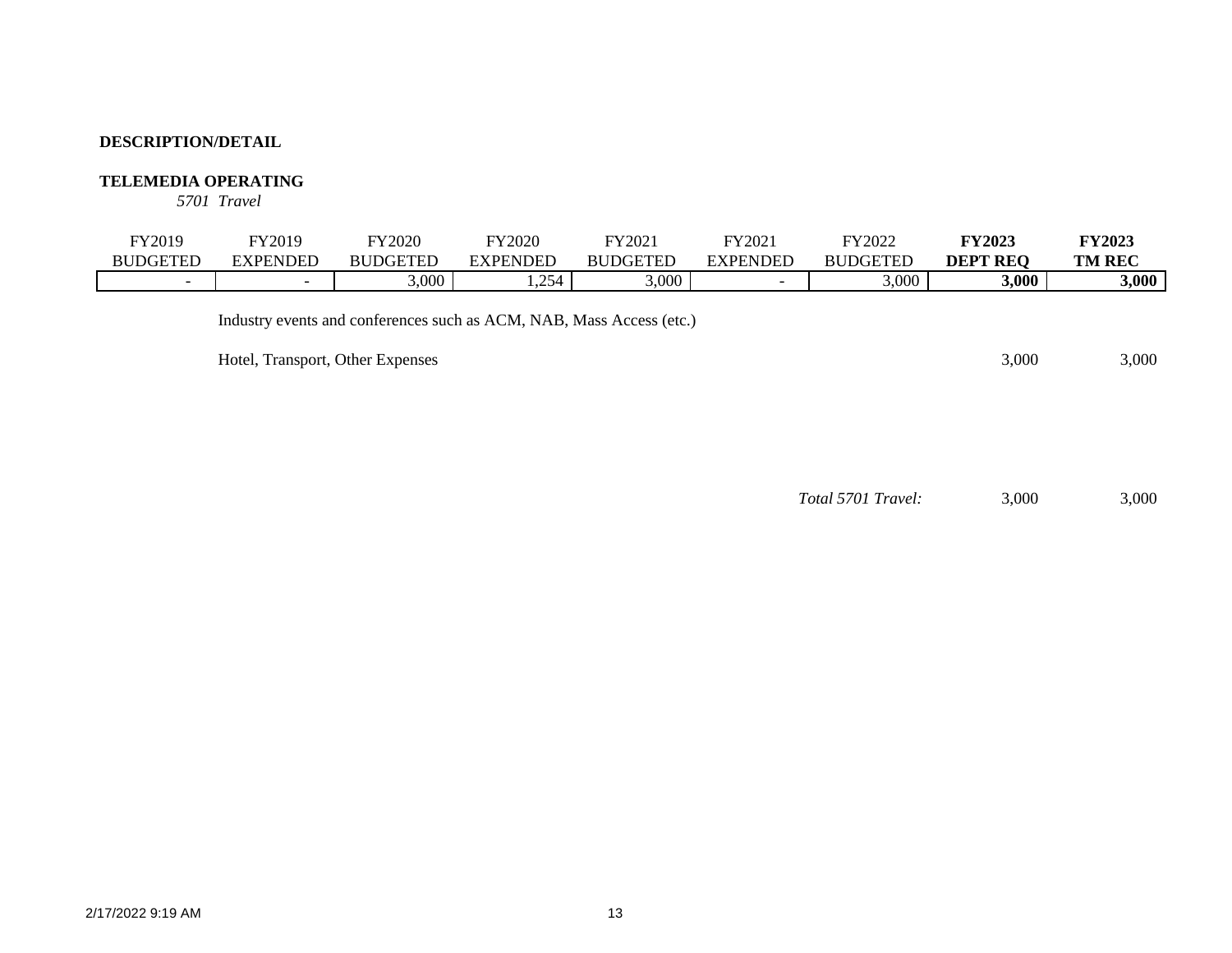#### **TELEMEDIA OPERATING**

*5703 Dues and Memberships*

| <b>FY2019</b>   | FY2019          | FY2020          | FY2020 | FY2021          | FY202    | FY2022                      | <b>FY2023</b>   | <b>FY2023</b> |
|-----------------|-----------------|-----------------|--------|-----------------|----------|-----------------------------|-----------------|---------------|
| <b>BUDGETED</b> | <b>EXPENDED</b> | <b>BUDGETED</b> | DF     | <b>BUDGETED</b> | EXPENDED | <b>BUDGETED</b><br>ľЫ.      | <b>DEPT REO</b> | <b>TM REC</b> |
|                 |                 | ,100            | 650    | .048            | 650      | $\sim$ $\sim$ $\sim$<br>ხას | 650             | 650           |

Memberships for MassAccess and Alliance for Community Media. Decrease because of decision to not join NATOA

| MassAccess |                                  | 250 | 250 |
|------------|----------------------------------|-----|-----|
| ACM        |                                  | 400 | 400 |
|            | Total 5703 Dues and Memberships: | 650 | 650 |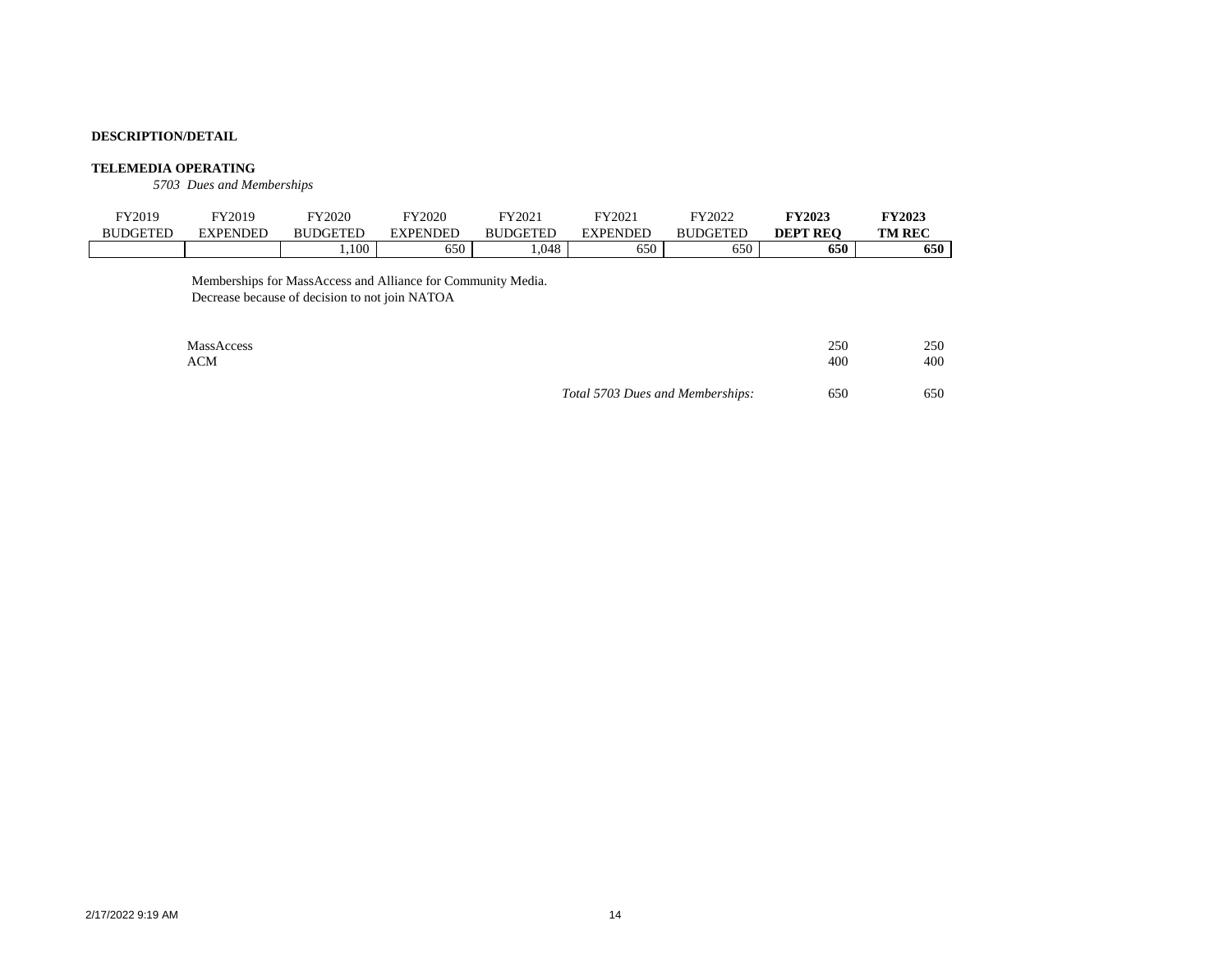### **TELEMEDIA OPERATING**

*5790 Staff Development*

| FY2019<br><b>BUDGETED</b> | FY2019<br><b>EXPENDED</b> | FY2020<br><b>BUDGETED</b>                                                                                                                                                                                   | FY2020<br><b>EXPENDED</b> | FY2021<br><b>BUDGETED</b> | FY2021<br><b>EXPENDED</b> | FY2022<br><b>BUDGETED</b>     | <b>FY2023</b><br><b>DEPT REO</b> | <b>FY2023</b><br><b>TM REC</b> |
|---------------------------|---------------------------|-------------------------------------------------------------------------------------------------------------------------------------------------------------------------------------------------------------|---------------------------|---------------------------|---------------------------|-------------------------------|----------------------------------|--------------------------------|
|                           |                           | 3,000                                                                                                                                                                                                       | 425                       | 3,000                     | 310                       | 3,000                         | 3,000                            | 3,000                          |
|                           | Training/Learning         | Staying on top of new technology is vital in the A/V and IT industries. There are many helpful<br>workshops, courses and trainings to keep industry professionals abreast to new and changing technologies. |                           |                           |                           |                               | 3.000                            | 3,000                          |
|                           |                           |                                                                                                                                                                                                             |                           |                           |                           | Total 5790 Staff Development: | 3.000                            | 3.000                          |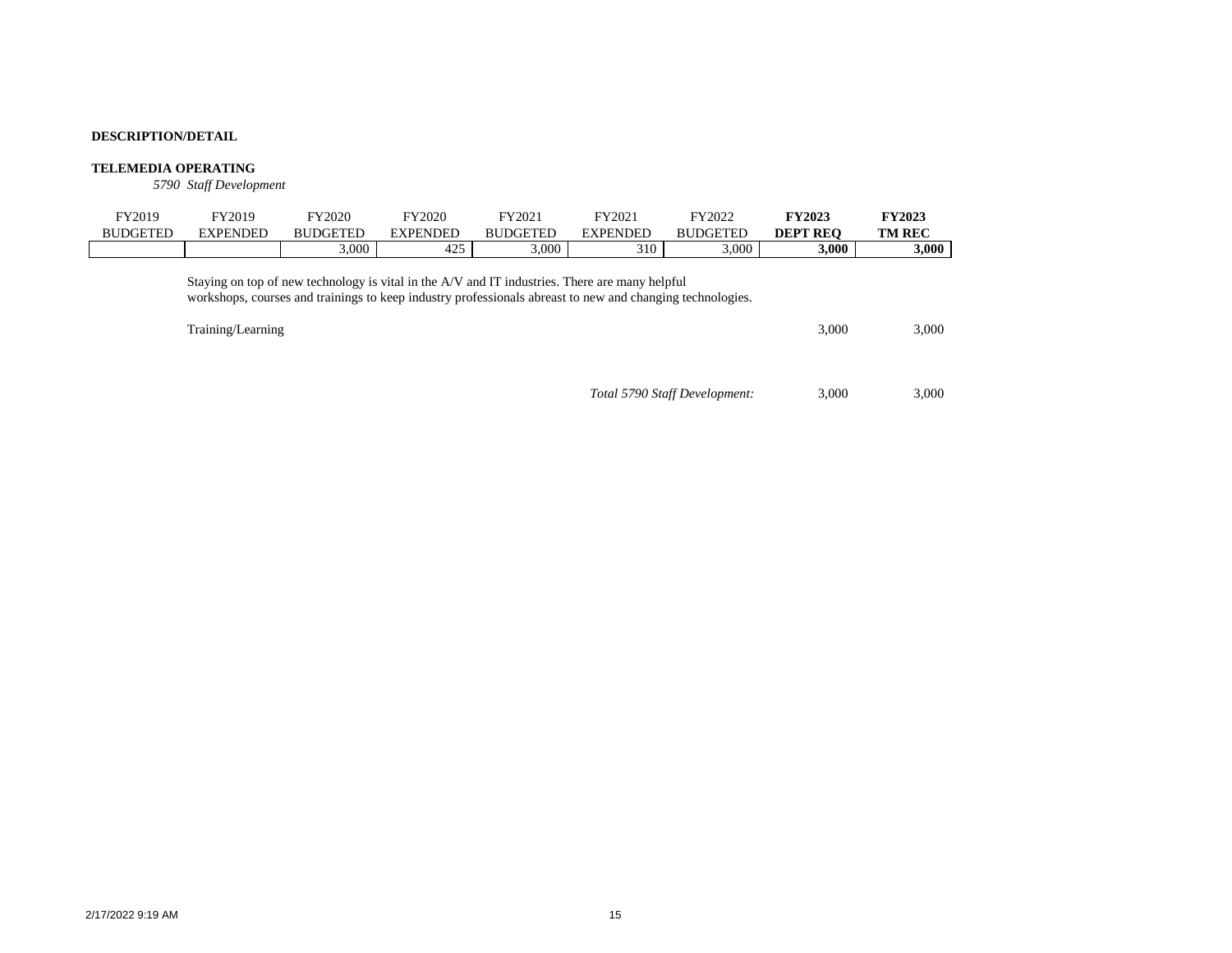### **TELEMEDIA OPERATING**

*110945 Property and Liability Insurance*

| FY2019          | FY2019          | FY2020          | FY2020   | FY2021   | FY2021   | FY2022          | <b>FY2023</b>   | <b>FY2023</b> |
|-----------------|-----------------|-----------------|----------|----------|----------|-----------------|-----------------|---------------|
| <b>BUDGETED</b> | <b>EXPENDED</b> | <b>BUDGETED</b> | EXPENDED | BUDGETED | EXPENDED | <b>BUDGETED</b> | <b>DEPT REQ</b> | <b>TM REC</b> |
|                 | -               |                 |          |          |          | 6,000           | 6,600           | 6,600         |

*Property and Liability Insurance* 6,600 6,600